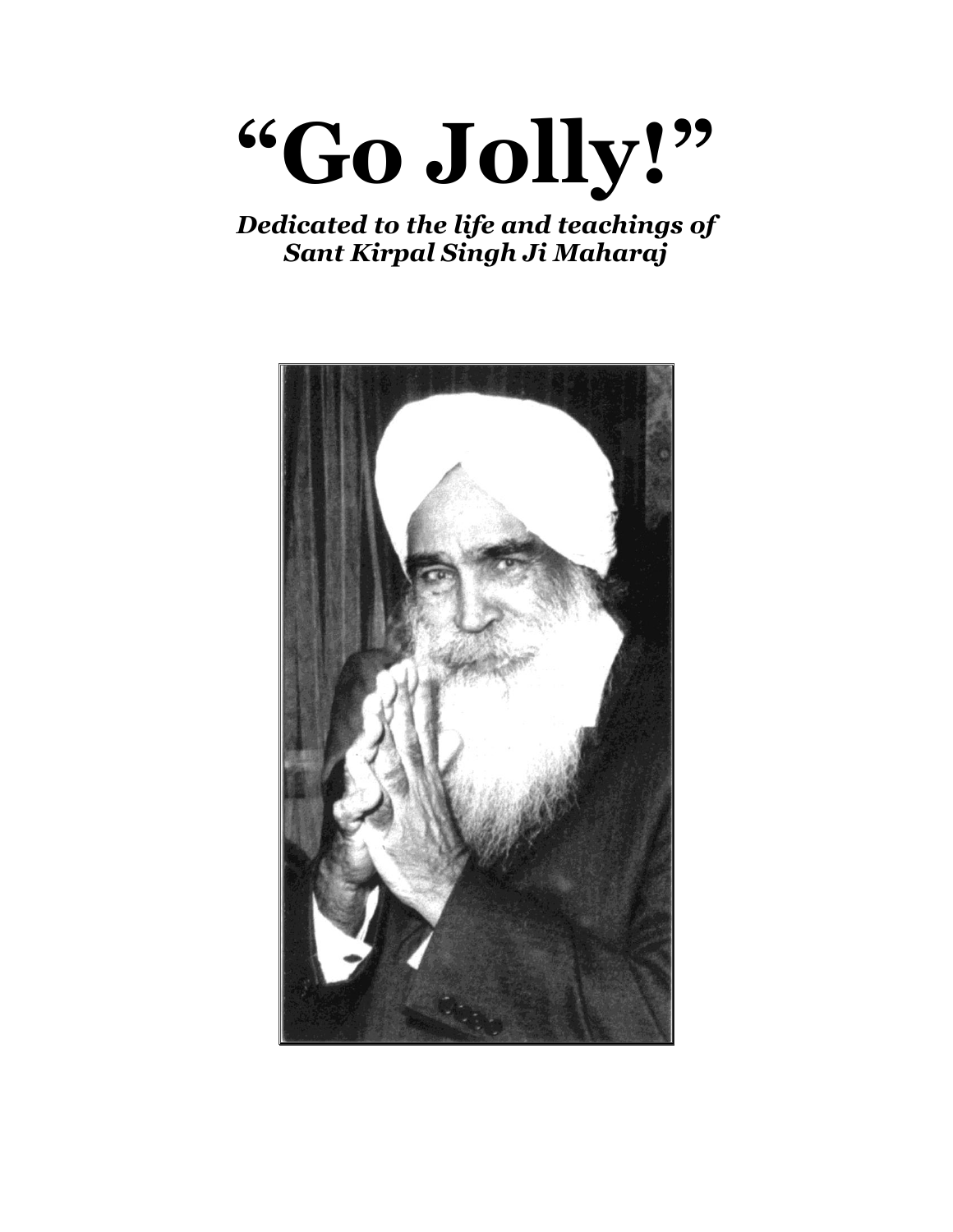

# **July - August, 1991**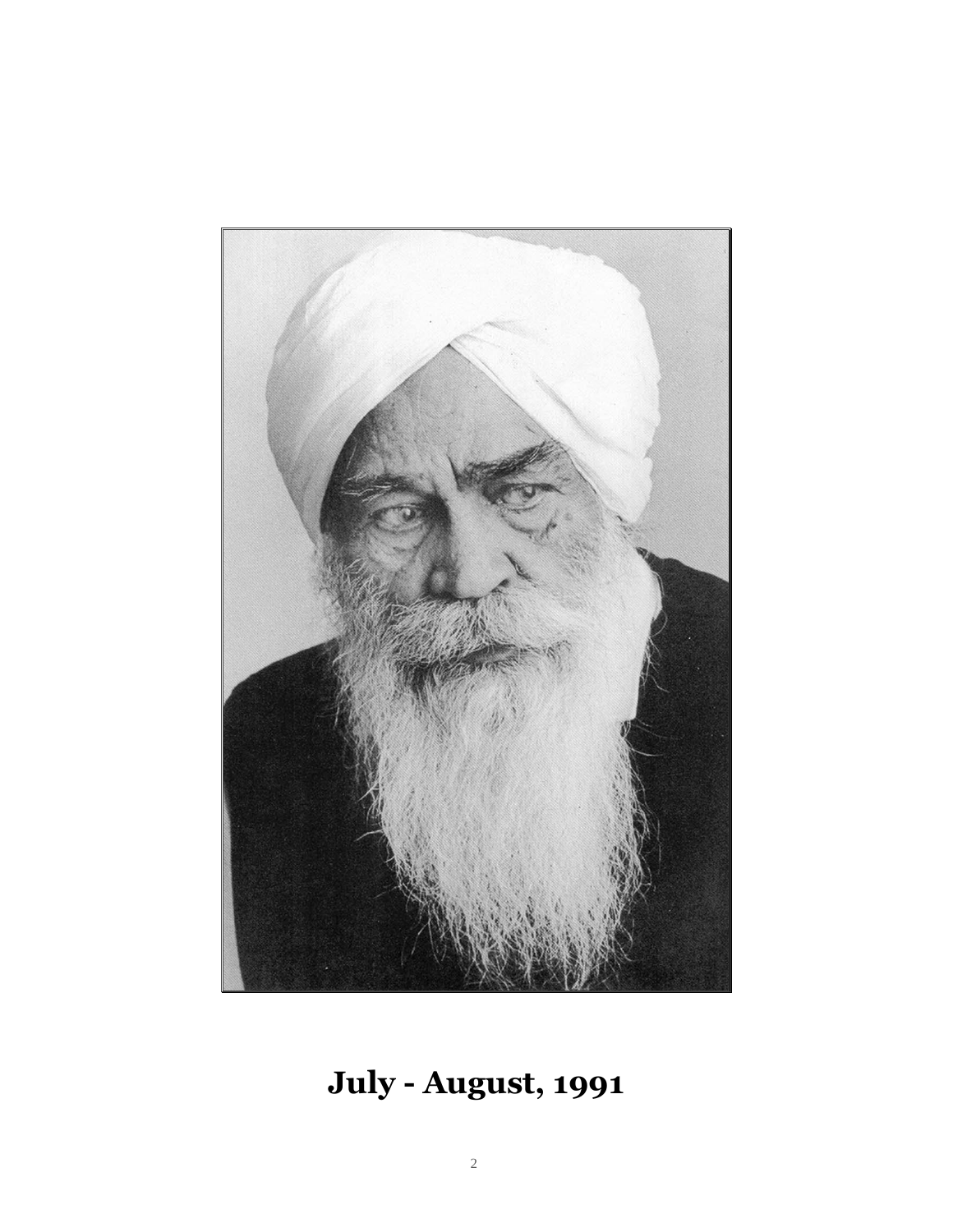#### **REPORT OF A VISIT TO INDIA FROM SEPTEMBER 3 TO SEPTEMBER 18, 1973 (\*)**

*I was in India for 15 days, and was with Master Kirpal Singh for 15 days. Being with Master is an experience that is very difficult to describe because we can't begin to understand it ourselves. You receive so many impressions on so many levels. Physically you are with him in a physical way. Much more happens than what appears to happen -- things that you are aware of happening, but you don't understand quite what it is. You notice you are there. You are there, and you come home and you are no quite the same person. And it's a very, very beautiful experience. It's something you can't describe -- you can't understand -- and you cannot appreciate enough: the blessing of having a perfect, living Master and being able to be in the physical presence of a perfect living Master.*

*What you brothers and sisters aren't aware of is that you were on my shoulders when I was in India. I left my family at home, and I knew they were well taken care of. And I felt all of them there waiting for me to bring home all of these words of Master's and all these different things, and every night I sat down there when I first came there. Physically I sat there with this little book and I wrote and I wrote and I wrote, and I tried so hard to remember everything, because normally I know from the last (previous) time I was there I didn't hear a word Master said.*

*When I went into darshan, my mind turned off and I just sat there. And I just enjoyed -- and when I left I hadn't heard a word he said -- I didn't understand it, and I was delighted.*

*But this time I felt compelled to remember everything Master said. I was amazed that I did remember as much as I did. But this went on only for four days. Now I'll have my diary and just a few anecdotes, you know -- things that I remembered after that. I was very good at the beginning.*

*Now, I must admit that these are -- this is how I remember I what Master said, and please don't expect that these are Master's words, word-for-word. Make that allowance for my imperfect memory.*

*I arrived at 8 a.m. on September 3rd. It was a very beautiful trip. All of my needs were cared for. Master was with me on the plane, and there was not a thing I wanted that I didn't have. I was in a terrible hurry to leave the (Palam) airport to get to the ashram because, according to Master's schedule, there would e an Initiation that morning. Because Sunday was their big satsang, Monday would be the Initiation. I was in such a hurry to leave the airport that I forgot my passport at the man who hecked the luggage. I had to return and get my passport, and it as just something. But when I arrived at the ashram, they said that Master had cancelled the Initiation. His physical body was not feeling that well. And I was to wait -- it was about 8 a.m. in the morning - for darshan. Master gave darshan twice a day, every day that I was there. The darshans then were very long and very beautiful, and very powerful. Now, this morning we were waiting*

*(\*)A talk given by Ruth Seader upon her return from India.*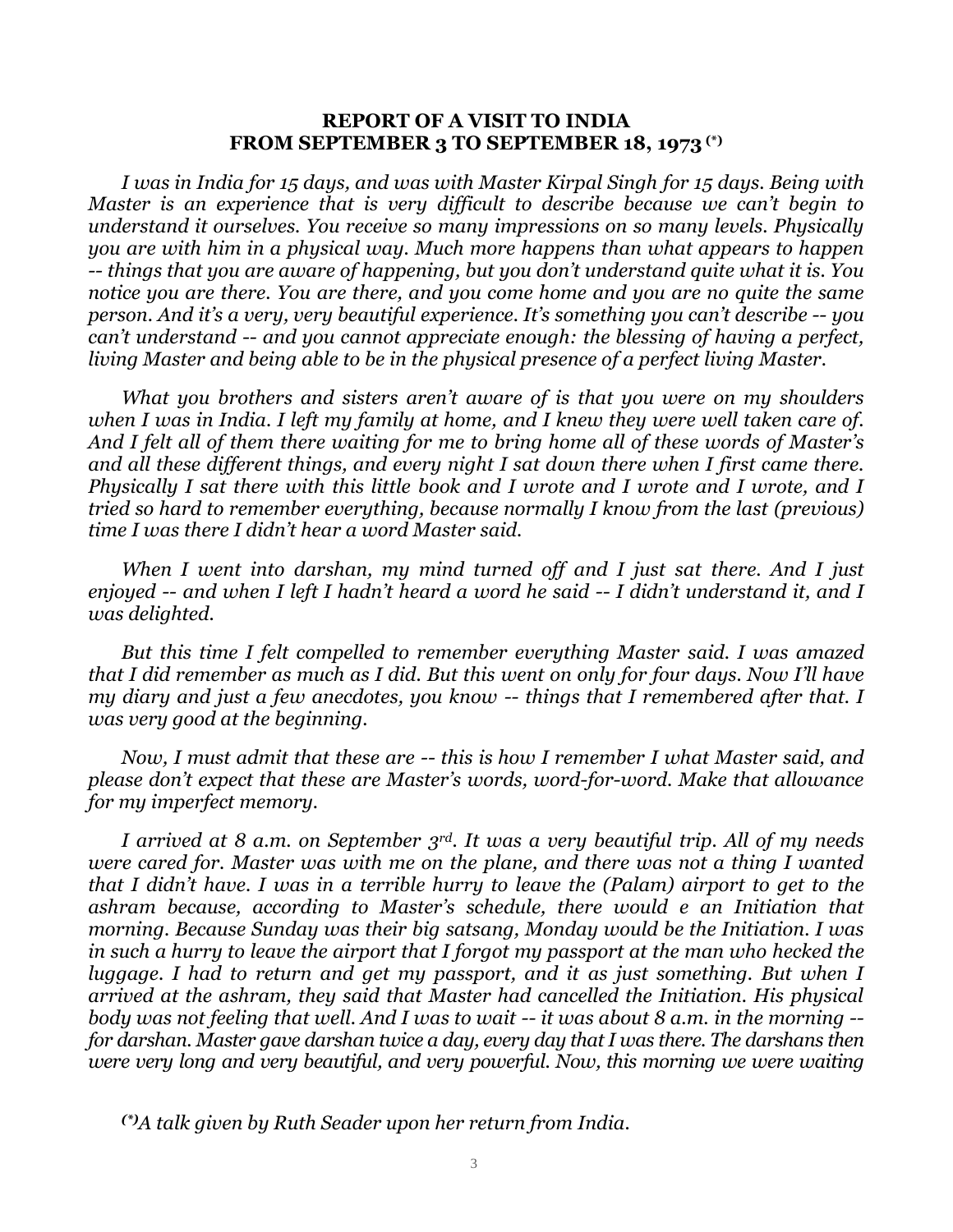*for darshan, which was usually around ten o'clock. And he wasn't coming down from his room. He was upstairs -- this was in Delhi -- and he was in his upstairs bedroom. He has two bedrooms in this house. So he asked up all to come up to his room for darshan.*

*This is really quite beautiful because it's a very intimate sort of thing that we're sort of feeling with this small room, and Master sits on his bed, and then we all sat on the floor for darshan.*

*My first impressions when I walked into the room –because you store so much up in your mind -- I just walked in and I looked at Master, and he was sitting on the bed and the light was coming from one side of the room where the windows were, and they cast such a beautiful shadow on his physical form. And, at first, you can't help reacting to the sensitive beauty of the Master -- a beauty in which appears a beauty -- you know, a TV beauty.*

*Master has such perfection in his form -- there is such a depth of form. If you take a photograph, you say, "There's a beautiful depth of field." Well, everything about Master's form has this beautiful "depth of form." It's like nothing else that you ever see, and it just seemed that Master was the only one that was perfectly formed in the whole room, and we were all globs of something. But he (Master) had the perception of the physical form as well as the perception of the soul.*

*He started talking, and someone said to Master, "Oh, someone is here from the States!" I sat in the back of the room, and Master asked how the flight was. He never asked anyone's name when they came. He asked how the flight was, how long I was there for. I said, "Fifteen days." He said, "Oh, such a short time." And he said, "You are here for meditation, and you should meditate accurately." The word, "accurately" hit me very, very strongly. It just seemed to come out when he said that. Later on, I will write the thoughts I had in relation to this.*

*And when he was talking about going up to the higher planes, another Initiate from the United States had asked Master this question about going up, "How come..." -- Master says you have to be egoless to go to the higher planes, the second or third Regions -- "... how come there are some who go and they s till have ego? What happens to them?" And Master said that it is out of Love that the Master takes them there, and when they think they are the doer -- when the mind even thinks of one thing other than the Master -- their progress is stopped. Master gives a long rope. They succeed along the Way when they see that they are not the doer -- it is not by their own esteem that they get There, they are escorted by the Master. They cannot go anywhere without the Master. If the Master says he is not the doer -- that It is Sawan, it is God Who is the doer -- shouldn't they? The Master sees -- he SEES that It is Sawan -- he doesn't just say it. He SEES for him-Self that Sawan is the doer -- "It is all God's Way" and that "I do nothing." Master said that Love knows no duality. You can make progress here -- it is much faster than on the inner planes; it takes much longer There.*

*He (the Initiate from the United States) then asked him about a disciple who was accepted as the epitome of a selfless servant of Master. And Master said, "Service is good -- it helps." But one "must not forget meditation -- it is the most important work. Service*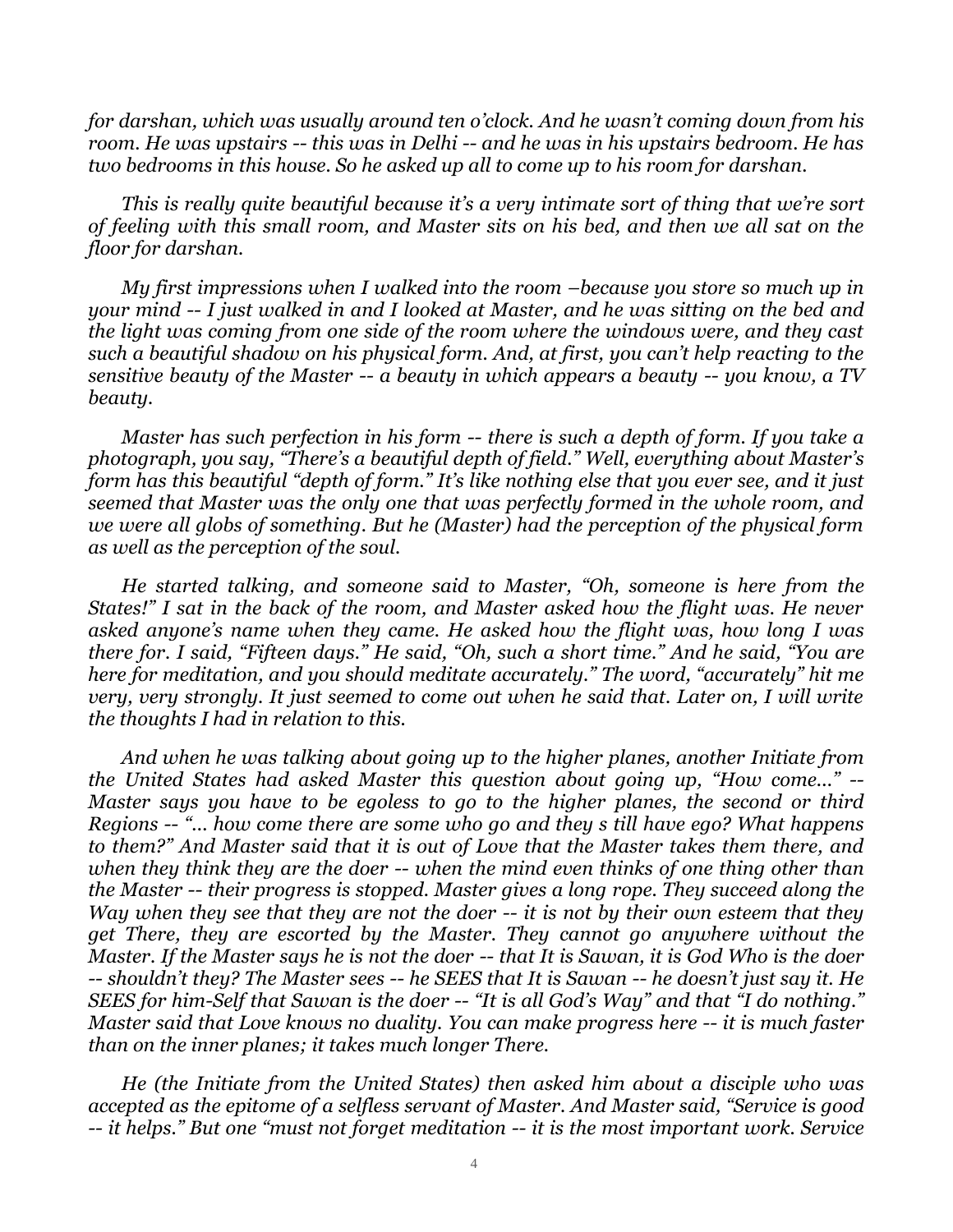*will help you to progress faster, but YOU MUST put in time for meditation." And our Master just said that you are to meditate "accurately."*

*When I was sitting in my room later that day...(Master says that when you are in darshan that so much comes to you without words that you just absorb things, and then when you sit in your room these things just start to come into your head)...all of these truths and thoughts and realizations came -- and this happened to me quite frequently - because I really went there for Master and for nothing else.*

*Weeks before I went, I had the strange feeling, "When you go to Master, you go alone -- don't bring all these things with you. Don't bring a tape recorder, don't bring a camera, don't bring anything. Go to God all alone." And I was going to go to God all alone, but I was weakening here and there. And the last few days I thought, "Well, I'll take my tape recorder -- if I don't want to use, I won't use it, but I'll take my tape recorder." The last day before I left someone came over to give me something, and he said, "Don't take your tape recorder, or you'll be sorry. People will come into your room because they will want to hear the tape, and you will do better to be by yourself." And he gave me a last word of advice. He said, "After darshan, don't go into the kitchen -- you will start talking. Just go to your room, and meditate eight or ten hours. Then you can fly home without the plane."*

*Well, I did take my tape recorder. I packed my tape recorder, and I had all my tapes in my valise. And I got to the airport, and I said (to my husband), "I forgot my microphone!" Well, I took my tape recorder out and I left my tape recorder, and I WENT TO GOD ALL ALONE."*

*And I didn't talk to anyone there. For the first seven days I was really there. I thought, "Well, this is a good experiment. Everywhere I go I have to be with people. I have to talk with r' them. Then I have my family -- I love everyone and nothing else in this world. But here I have the opportunity to turn everything off, and just concentrate on Master." And that's just what I did. I didn't talk to anyone. I just went to darshan and then to my room. And then I was just two doors from the kitchen. So in every afternoon, out to the kitchen I would go and get the few things I needed. I ate in my own room. I only ate very simple foods. I had fruit and some avocados I had bought, and that's what I ate while I was there. I didn't eat with anyone. I didn't talk to anyone. I didn't see anyone -- just Master. And that was it.*

*So, while I was in my room, I had a lot of realizations -- because you leave the area open to Master to be there with you. So I was sitting in my room, and the words "accuracy", "meditate accurately" came to me. And I realized that this is one of the biggest problems that oh, so many, Initiates have! They don't "meditate accurately."*

*Master said everyone should see Light -- EVERY TIME YOU MEDITATE. And the only reason you don't is because you are NOT meditating "accurately." He said that in relation to this diary -- when the group leaders see the diary now: if people are not seeing (within) -- having experiences -- and they are "weeding out", doing their selfintrospection, then they are not meditating "accurately." They (Initiates) should listen to the tapes, and listen to what they are saying.*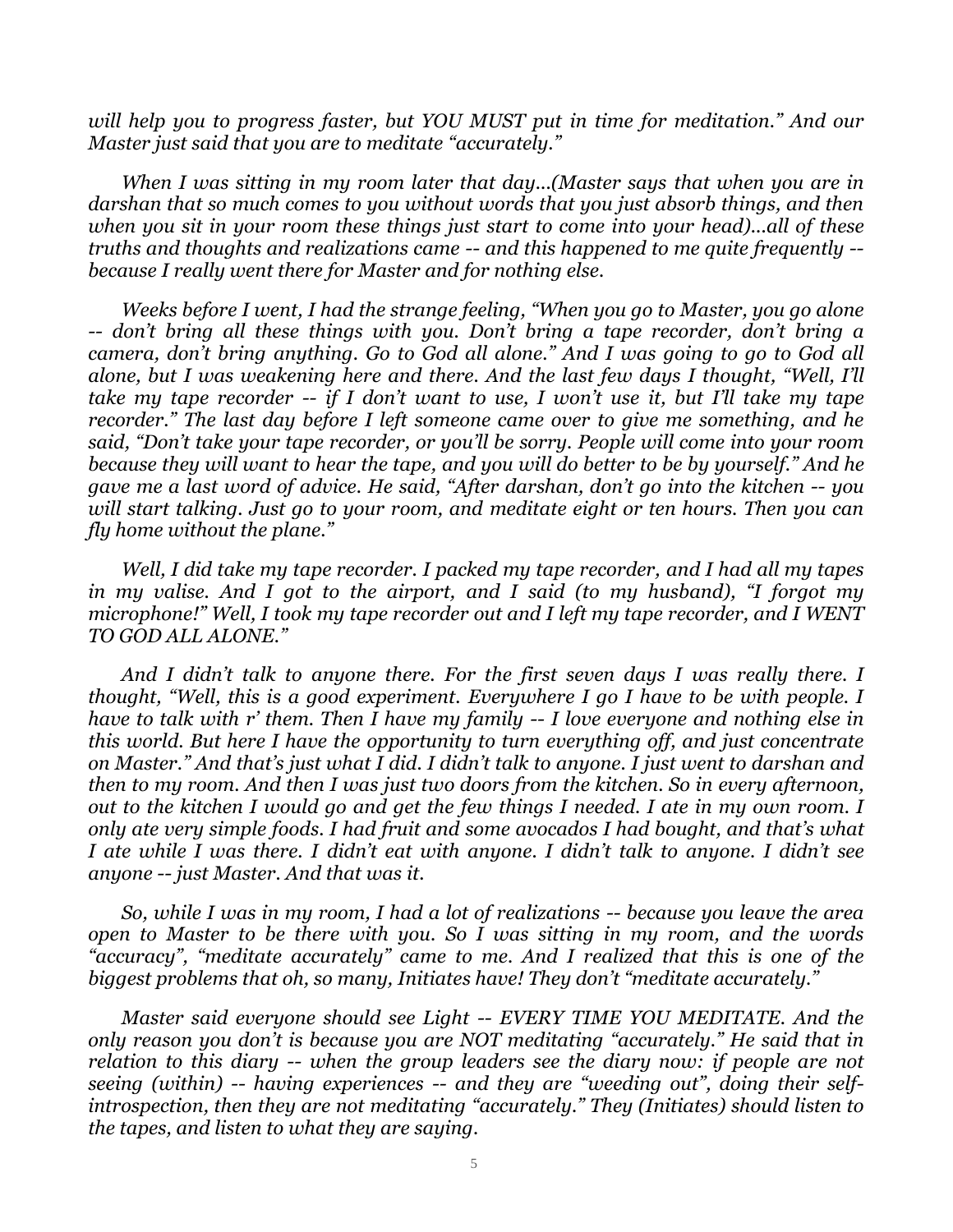*Now, one of the things that hit me is that YOU ACCEPT INACCURACY in meditation. Yet, if you were taking tennis lessons or baseball lessons or archery, you wouldn't dream of being as tolerant about inaccuracy as you are in meditation. For instance, taking your attention away from the Eye-focus is comparing your mind to wandering, because this is taking your attention away from the veil, or the target.*

*Meditation is so simple -- concentrated attention at one point. We don't think that our attention is scattered, but it is the same as looking away from your tennis ball when it is coming at you -- or aiming a rifle away from a target and expecting to hit it. This is what happens. We can't meditate because we don't concentrate all of our attention at the spot in front of the third Eye. We usually think, and the mind scatters our attention - and then we are not aiming at the target. If you just look at the target with the whole attention -- wholly and solely absorbed in it -- you will always see Light.*

*Master said, "WORK IS WORSHIP does not mean to worship work." This (worship) is just done as prayers and ritual, and now it has to control the scattered attention to develop complete concentration in what you are doing. If you do everything wholly and solely, it even helps you in your meditation.*

*And Master told this story of a child in the multitude. He said if a child is going along with his mother in the multitude, the child caught hold of the mother's hand in the multitude. And then there was a great rush and the child let loose of the mother's hand. He (Master) said you are lost in the multitude and would it not be better if you offered your hand to the mother -- saying, "Mother, catch me! Don't let me go!" Now, the message in this is that you should do this with the Master. And he (Master Kirpal Singh) grabs his hand -- this is in his room -- and he holds it very strongly, you know. "Grab hold of the Master's hand!" Then he said, "Would it not be better if the mother were to carry the child in her arms?" And then he put his arms around him -- and he is swaying back and forth -- and it is just a beautiful sight. The Master was showing us that there is such protective Power in Him -- there is such a strong radiation of this Power. That was in relation to surrender.*

*Now, that evening the darshan was in Master's room again, and he was so Loving. He looked at all His children. He was said to be sick, but you never could really believe that he is sick or that he isn't feeling well -- he is just always so radiant and so happy and so delighted.*

*A few dear ones were leaving, and Master said, so Lovingly, "Some come. Some go. It is always like that here. Master never leaves you -- He is inside you. They come. They go. It is like the train that passes by here (Sawan Ashram) -- it comes and it goes."*

*Master looked at one of the departing boys, and he said, "What is it? Are you laughing, or are you crying? I can't see." And he looked intently at him. The boy was crying, and he was sobbing along with this joyful laughter -- but mostly the tears were just running down his face. And Master said, "Stop that, please! After all, my heart is not made of stone." He said, "Go jolly!"*

*We were told to stay just a short time by the dear one who ushered us up (to the*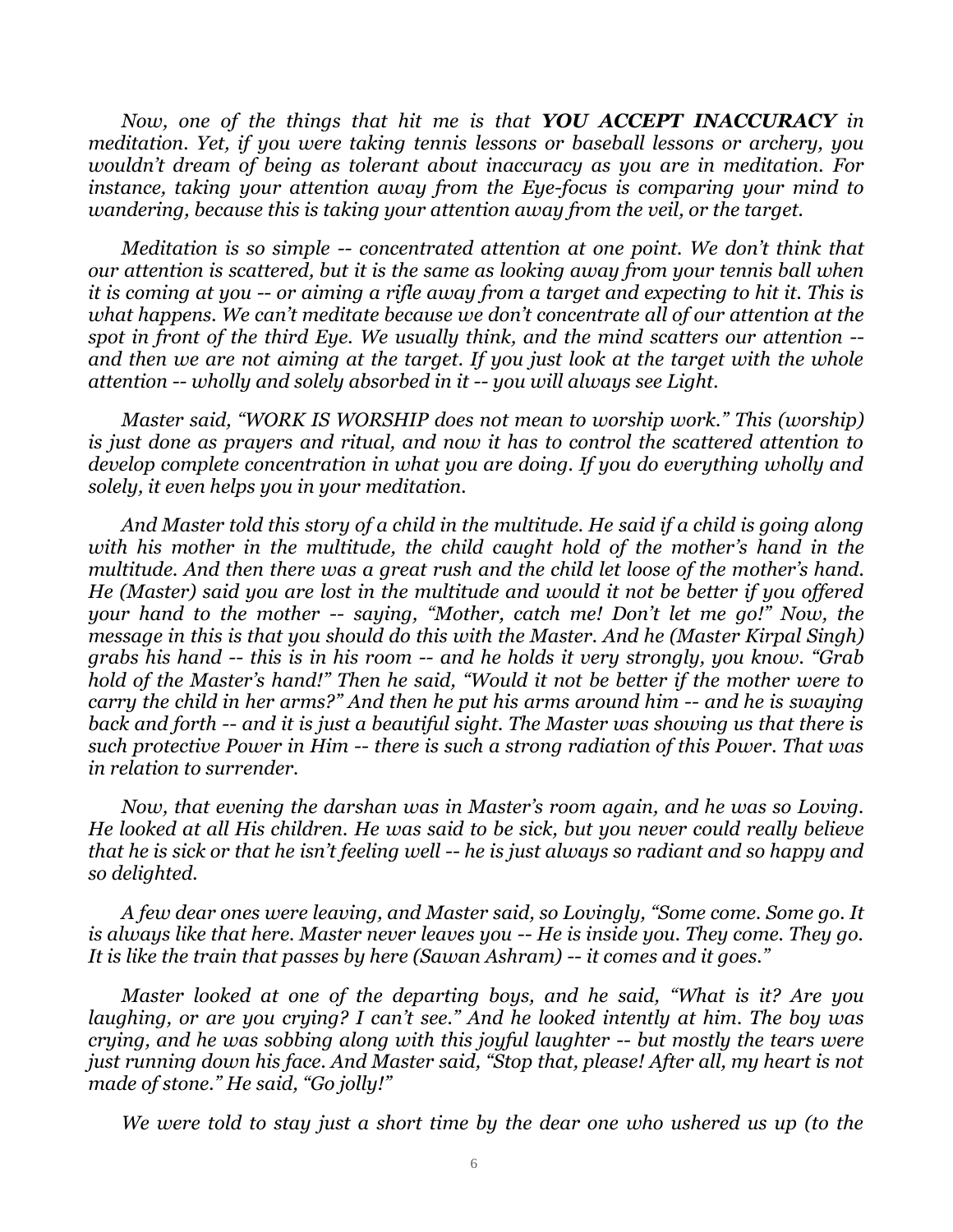*room), but the gracious Master was so Loving and jolly that a western Initiate spoke up and said, "I think we should leave now as you need your rest." Master said, "Don't leave. Here, come -- sit up here near me," and he pointed to his bed. He said, "Why do you want to go?" And the Initiate replied, "The one who brought us here mentioned to us before we came in to keep the stay brief." Master said, "Love knows no burden. Love knows no law." He wanted us to stay longer -- as if our presence and looks for him gave him such pleasure that it was like a tonic for him, and he really didn't want us to leave. But he must have sensed that some really didn't want to burden him, and he reluctantly let us go. What you experience -- involved in this type of situation for a disciple -- He can bring home to you as you walk away from His presence, His Love, and His radiation.*

*This is September 4th, in the morning. Master asked how everyone was doing. Master saw that one boy was missing. He looked over us like we were a bunch of chickens, and he counted what he saw. He said, "How many are there? There is one missing. Where is he?" He asked where the missing man was. And Master said that in the astral plane the Master has to watch over his children more carefully than in any other place.*

*A young boy asked a question. He said, "Master talked about selfless service today. Since I know the (Hindi) language and I have been here before, I get pressed into serving the dear ones when they are new. In the light of your statement made yesterday -- about putting in time for meditation -- I want to know if I should stop serving since it does take away from my meditation time?" Master said, "Look here! If a train goes off the track, you should help to put it back on. You can meditate, but you should also serve your brothers and sisters. Help them when you can. Don't worry. You will be compensated for that."*

*Evidently, when Master was talking, he said you have a strange obligation to "our family" -- paying off our give and take -- very strange bonds with "our family." But he did say that Satsangis are "our family", too. So, you have a big "family."*

*Another question, "Master, I am having difficulty stilling the mind during meditation. When I was first Initiated, I had such an easy time in meditation. Then, after three months, the mind came in and it has been difficult. I can't still the mind." Master said, "Who is the boss? Are you the boss, or is the mind the boss? Who? The mind cannot work unless you allow it to work."*

#### *That's a strong statement: "Your mind cannot work, unless you let it work." YOU are the boss.*

*"If the soul is the servant, then who is the master? It is all a matter of your attention. You must control your attention. For once, do one thing at a time -- wholly and solely. You have a chest of drawers -- open one drawer at a time. Open one, then close it. Then, open another. You can develop a habit.*

*"The mind has been accustomed to running outside. It has the accumulation of all of the past impressions, and it always seeks expression. It does not want to go in.*

*"God helps those who help them-Selves. You must start a new habit. Do it for five*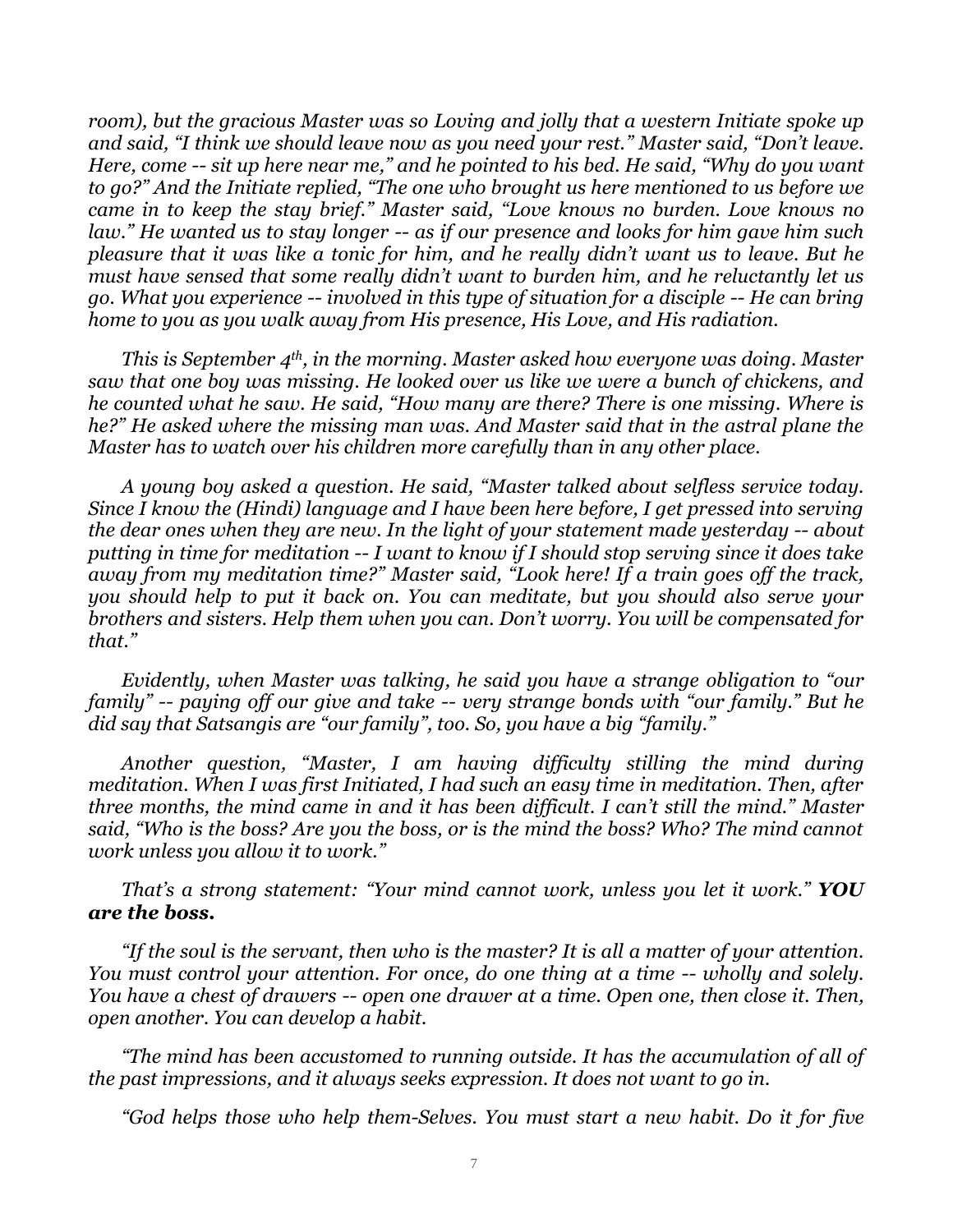*minutes, then ten minutes, then fifteen minutes -- and increase it.*

*"When I was first working (in the government service), I Couldn't sit in a chair.(\*) I used to sit for a few minutes, and then fidget this way and that way." And then Master would start fidgeting in his chair, just so you could see him. He is really an actor -- he just put on such a show for us. He always goes jolly. "Every day I sat longer and longer, and in one day I sat in a chair for 31 hours straight. You must persevere*  $-\text{develop new}$ *habits. Start from a little, and increase it every day. God will help you. Help will be forthcoming. If a mother sees that her child is out there crying for her -- really crying for her-- she will come and help.*

*"You have struck a fast friendship with the mind. The mind is a very wise friend, the kind of a friend that ever tries to keep you from God (saying), 'You must keep a certain date. Don't try and meditate.' Live in the present. Don't think of the past, or the future."*

*This is one thing I did come to realize -- that the mind is not your friend. We use it as our friend -- we are accustomed to it as our friend -- it accompanies us, we talk to it, it consoles us, it makes us appear that we are here -- that we are -- and it keeps you from God, and it will try every means it can. It knows your weaknesses -- it knows just where to get you. Wherever you have a weakness, that's where the mind will play to keep you from God. You must start to say simran and really work until you are able to say simran, and keep away from that friendship -- suppress that friendship -- with the mind.*

*You are always thinking of this thing -- this happened and that happened, what you are going to do, what you did do. And you keep forgetting what Master wants us to know. Forget it (mind presentations). Because you are here in the mind-focus -- in the mind-area -- you are thinking. But when you get to the Eye-focus, you KNOW -- you don't have to think. When you are (within) with Master, you know everything -- you are with Master, He is God -- you know everything, God knows everything.*

*But it's very tricky -- this mind is a very tricky thing. You must really look at it, and see it, and see HOW it affects us and HOW it takes us away from God. It will keep you from meditation -- it will keep you from so many Things, and find so many legitimate reasons for doing it.*

*Over and over, Master kept saying, "You are here for meditation. When you go home, you are to meditate. Meditation is the most important thing that we can do. When you meditate, you , are in communion with God. When you hear the Sound-current, your mind will tell you, 'Well, you are just listening to a little bell, or a little whistle, or a little drum, and it doesn't mean anything. You know it's just a sound -- it just sounds all the time.' "*

*(\*) To a Westerner, this may be difficult to grasp. But to anyone accustomed to sitting in a deep squat or fetal position, the front edge of the seat of a chair restricts the flow of blood to the legs.*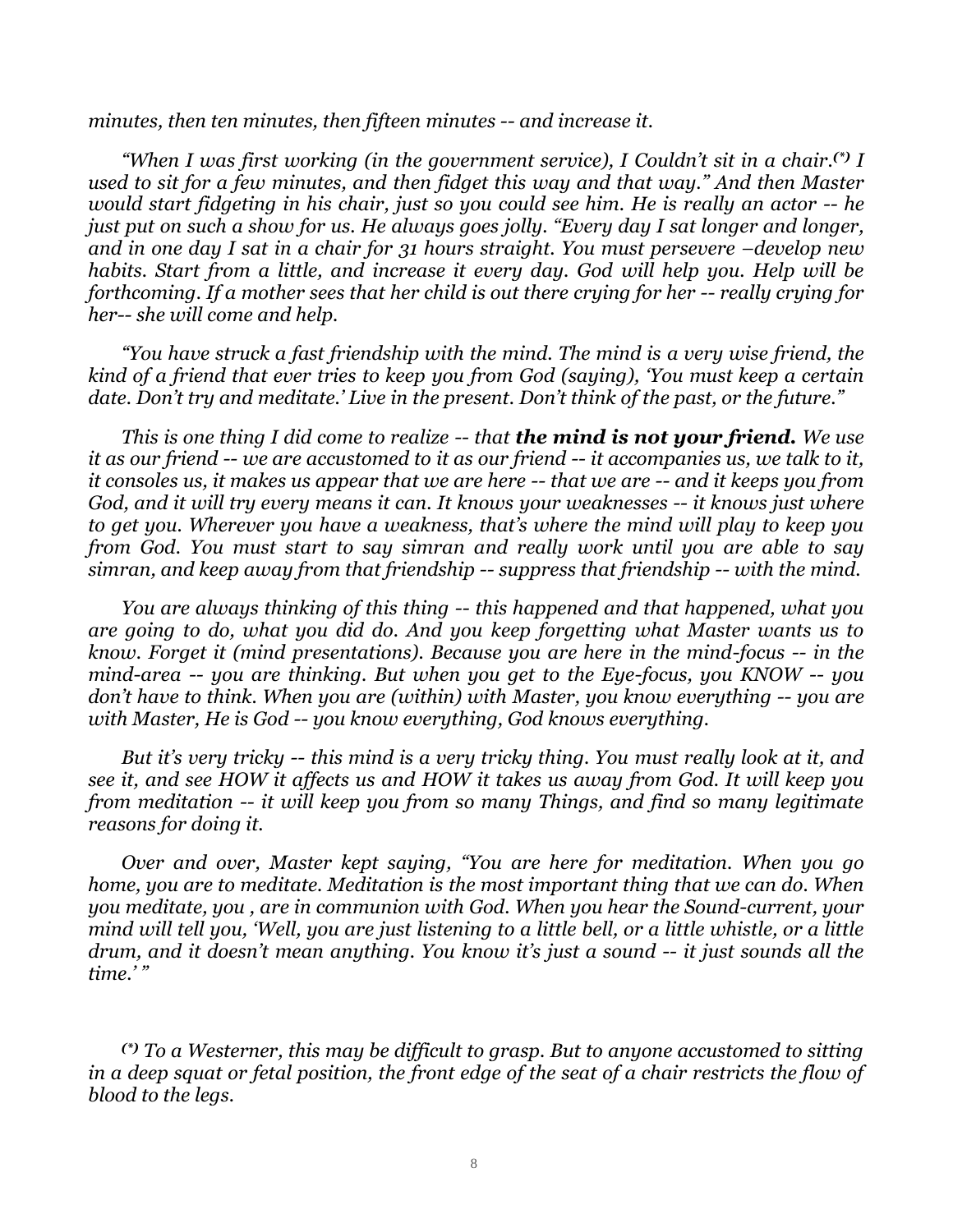*But you don't realize that that Sound that we hear when we meditate is God; and when we listen and have our attention with God, we are imbued with all the glory that God has, and this is the only thing that will ever serve us on this world: getting in tune with the Light and Sound. This is how Master can help us every day of our lives. It's the most important thing that we can do -- to meditate accurately the most you can.*

*Master said, "If you have done the most heinous crime, just listening to the Sound will cleanse that whole slate clean. You will be purified as pure as God is." Meditation is the most important work. The mind keeps us from this -- keeps us from doing it, and keeps us from doing it "accurately", because it knows that if you do it, he (mind) has lost you.*

*The whole ashram had been enlarged since my last stay there. The rooms were larger -- the living quarters were larger, which was an indication that Master's work has grown.*

*This evening we were told to come early (to darshan) as the Governor of Delhi was coming to discuss the Path with Master.*

*Someone said that he was interested in Initiation. We all sat in the living room while Master talked to the governor, some in Hindi and some in English. One man, who was sitting at Master's feet, turned to the Westerners and asked for someone to relate their inner experiences to the governor, as if to prove that what Master said was very true. One young woman who was there started up to where the gentleman was talking, and she gave the following account. But first she looked at Master, and asked was it all right. And Master said, "Yes."*

*She said when she was first Initiated, she saw Sawan Singh and had a beautiful experience. And this was taken away, and then she just had flashes of Light here and there.*

*And, later on, she told me (\*) that she went through a tremendous amount of spiritual growth at this point, a break in the ego -- of breaking her pride, her willfulness -- in surrendering to the Master. When she did this, then she started to see the Eye, and then the Master came in His radiant Form, and she saw Sawan Singh, Guru Nanak, and other Masters in the past.* 

*(\*) Very emphatic instruction is given at the time of Initiation NOT to divulge one's inner experience to anyone else except with, the Master's express allowance and in his physical presence. Otherwise, one's inner progress is stopped because of the development of one's ego, and because of the negative reactions of the listener(s). Here the Master's consent, was given when he was physically present with the governor. But "later on", neither was the Master's consent given, nor was he physically present. We are told, repeatedly, this is what separates us from God, and retards our spiritual progress. It should be noted in reading these talks by Master Kirpal Singh how many times Master Kirpal Singh ever describes his own inner experiences, or speaks of his own previous progress on the inner Path.*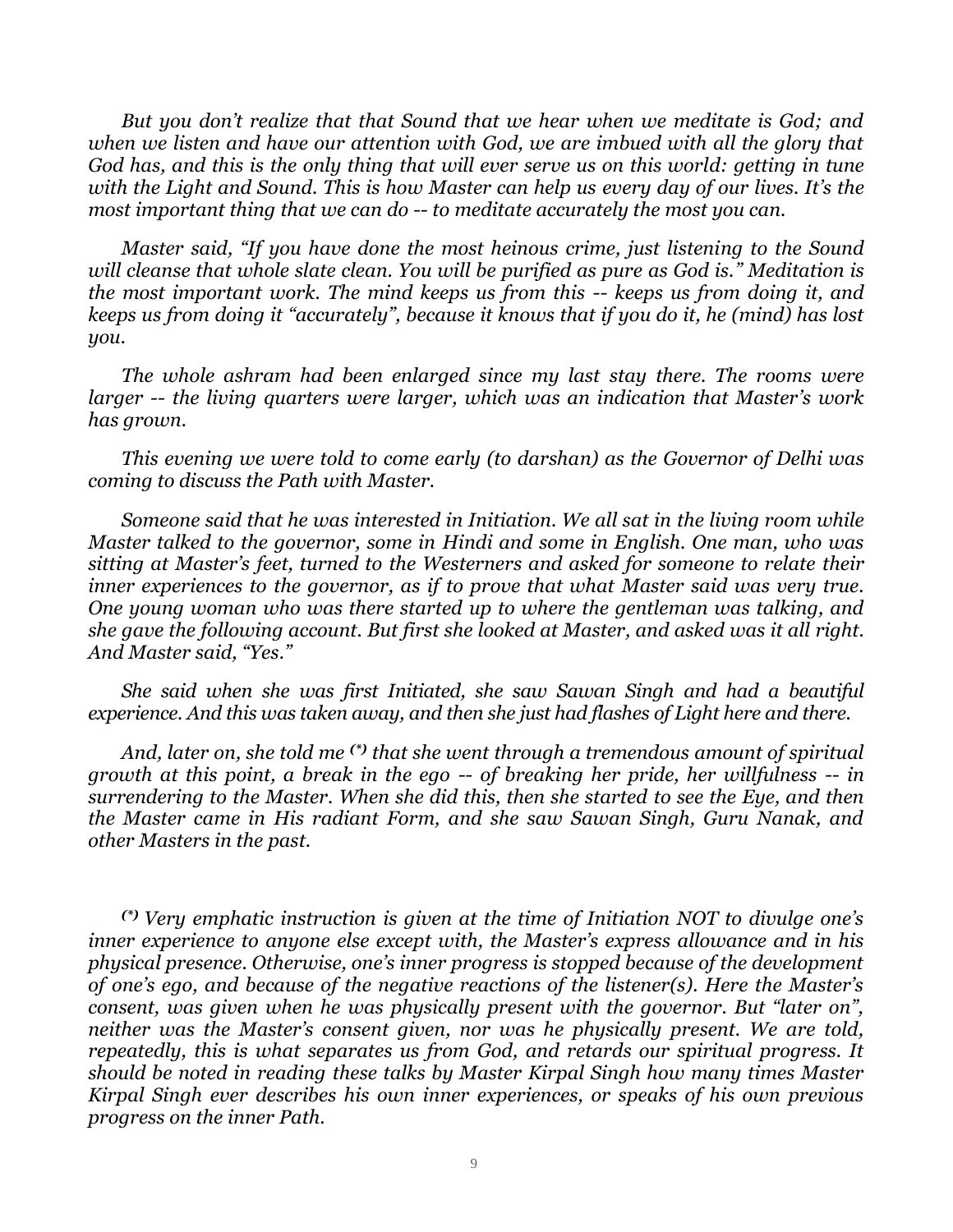*Master had taken her up to all the inner planes -- the first, the second, the third - she had seen the Pool of Amritsar within. And she said that Master then took her to Sach Khand where she saw Sat Purush. And when she was There, she saw that Master Himself was Sat Purush. She said that the more you believe that Master is God, the more He will manifest to you as God. Afterwards, she told me to read PILGRIM'S PROGRESS. She said it really describes the different ways Master handles the soul on its Way to perfection.*

*One western Initiate was so impressed with the account that this woman gave (to the governor) that the next day he was sitting in early morning darshan and his mind was just drifting away. And Master said, "What is it? What is it?" And the Initiate replied, "I can't stop thinking of that woman yesterday." Master said, "Don't think of it. This will happen to you, too. Just follow what I say." Master also said that whatever Master gives is perfect for you. He gives, and takes away, only to help you to ! grow. Everything the Master does is perfect. Everything is for you to learn lessons so you can grow. He says if you have a weakness, He will hit you in that weakness. And then if you won't let it go, He will hit you again, and hit you again until you let c go. It seemed to me there that He just wants to get away this 11 ego-self that we have created, so that we can commune with God.*

*She said that this is really the Path of self-surrender. All others, who think that they can do the Path of discipline, eventually beat their brains and ego out -- and they all end up in surrender to the Master.*

*A question: "Master, which is higher, a starry-welkin Sky, or a golden Sky?" Master said, "It all depends on one's background. Some have to go through the starry Sky and Moon, others go straight up to the golden Sky. Golden Sky is higher. Pale and golden Light are the highest Lights to see within -- Master's Form is always There."*

*A question: "Master, I used to have love but now it is gone. I have no love in my heart." Master said, "Love is still there. It is just repressed. God will take care of you."*

*There was a little darshan outside. There was a marriage -- an Indian marriage being blessed by Master, and it was amazing. You see Indian children are so tiny and delicate, and have so much responsibility that if one were to guess, then she must have been about three and a half years old who was in charge of another baby. She was carrying this little baby around so that no one would bother her. After a while, the family was around. She carried this little girl outside, and she was perfectly confident in taking care of this child. Then -- all of a sudden –Master started giving parshad (sweets blessed by the Master) out, and finally she left from there. She just sensed it, and she came flying in -- she dropped the baby wherever it was -- came flying in, and she put her little hand out, and she kept saying, "Satguru! Satguru! Satguru!" I t was so cut e. It's so engrained in the little children -- these things. They know "Satguru" -- Master.*

*September 6th darshan: Master was talking to one disciple who had a very negative way. He asked, "How was your meditation?" He (the disciple) said, "It was all right." (Master asked), "Then why are you so sad, if you say it was all right?" Then the boy said, "Well, it was bad." Master asked what he saw. The boy told him what he saw, and*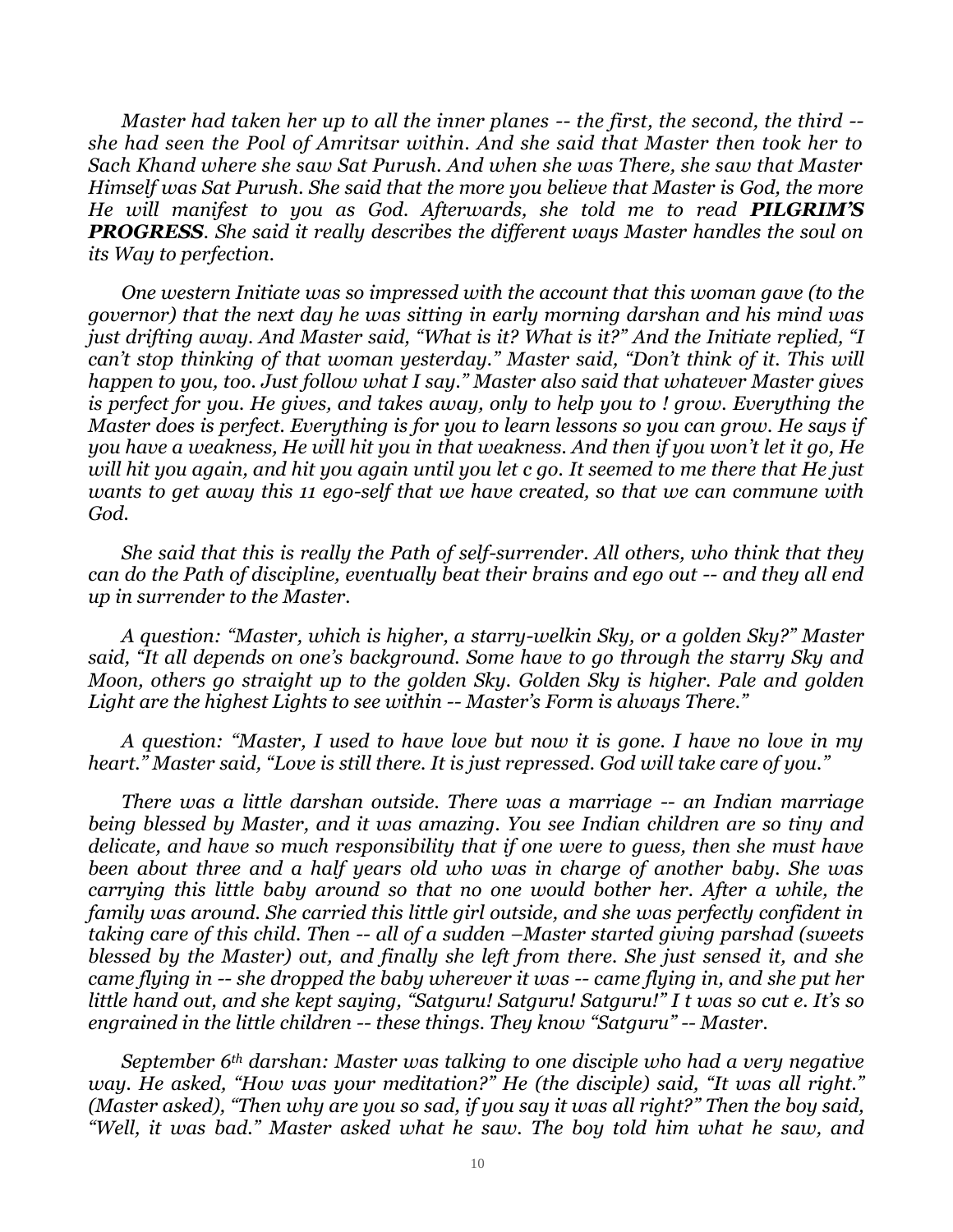*Master said that what he saw was very good, and that he should be grateful.*

*This was another point that was brought up many times –that we "must be grateful" for everything we have. Everything we have is God's grace -- EVERY thing we have. If God were to take His grace away from us, I think we would fall into little stones. EVERY thing that we have is God's grace.* 

*Master told him (the boy) to smile, and he kept telling him to smile. Then, later on, Master was answering a question as to whether He still Loves us even if we fail. He said that "Love knows no burden." He said, "Look at how hard I have to work to make this boy smile." He was always after this boy. He said, "Look, he is my friend -- I have to take care of him."*

*Master talked about poets. He said, "Poets are half-Saints, I tell you. They have full spiritual backgrounds from the past." Then he mentioned Tennyson, and how he (Alfred Lord Tennyson) used to repeat his own name over and over again, and he would go into this trance.*

*Master said that when you come in contact with the Sound principle, "You will become the goal of Love. Love will be over flowing. Overtures are in you. You will become poets. You will speak scripture." He said, "Read THE JAP JI. It will tell you what you get by contacting the Sound-principle."*

*We just don't appreciate what the contact with that Sound is, no matter what you hear at what level.*

*Master said that he was a poet in the earlier years, but that he does not write poetry*  now. He said he would write poems at night, and they would just pour forth. In the *morning he would read it and see words there that he did not even know –he didn't understand what they meant. He said he would write poetry in languages he didn't even know. He wrote poems from the early years depicting his growth all through his development. And when it was suggested that an English book of his poems be translated and compiled, Master said that would be a good idea. Master said that poetry was the "crying out from the heart." God knows what is given to you. You cannot see God.*

*A question: "Master, when they surrender, how do you know whether it is the Master they are surrendering to, or Lord Kal?" Master said, "If you are worried if you have surrendered, that is no surrender." Then Master told this story, Rabiat Basri once met two holy men. She asked them to tell her something about Raza -- what are the means to comply with the Law -- without moan and complaint, and joyfully living in the LORD's Will. One holy man said that every pain and suffering one receives from the Lord, one should bear them. Rabiat Basri said, "There is egotism in that idea." The other holy man said that even suffering comes from the Lord; they should be accepted truthfully. Rabiat Basri said, "This also smacks of egotism." Rabia then added, "One should lose the faculty of distinction between the pleasantness and pain that comes from the Lord, and regard both of them as His gifts."*

*Then Master told this story of devotion -- of the four types of devotion. There are four*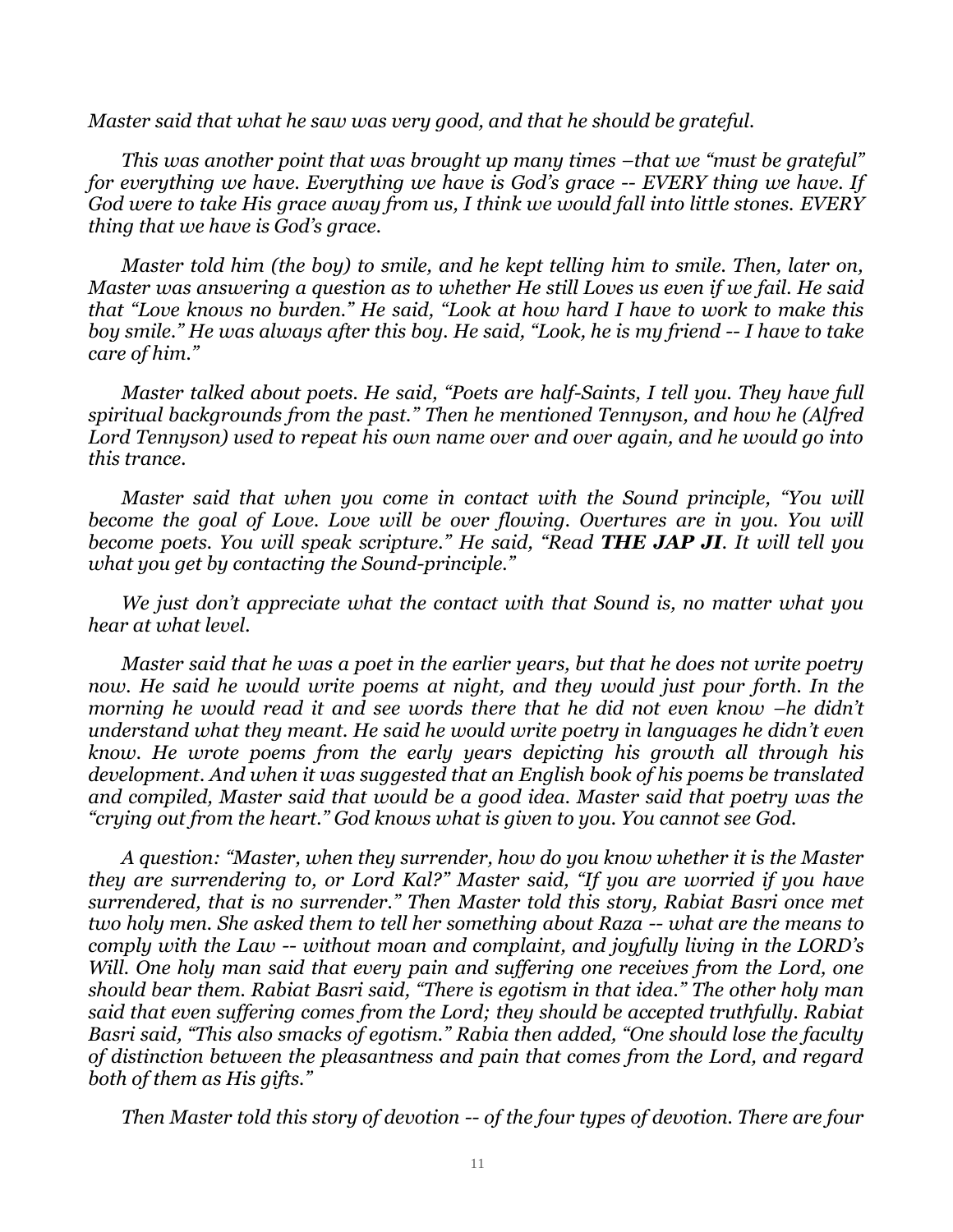*different types of devotion that wives have for their husbands. In the first type, she is attached to other men, though outwardly she appears to be fully devoted to her husband. Truly speaking, wives and husbands should be as one soul working in two bodies. You are like the woman who was outwardly devoted to her husband but was always thinking of others. We have no conviction -- we are not devoted wholly and solely to God, or to the Master.*

*Some wives are devoted, but they want something in return. That type of devotion is second-class. If she is not given what she wants, she resents it.* 

*The third type of wife would pray to her husband if she wants to have something. But whether he gives it or not, she remains devoted to him.*

*But the fourth -- and highest -- type of devoted wife will think, "Well, my husband knows my condition. He sees me daily, and will look after my needs. If I am acceptable to him in these ragged clothes, then what more can I want?" This is the highest form of the devoted soul. Whether we are rich or poor, happy or in distress, He sees our face. We are all His children after all. Is it not? So this type is the highest form of devotion.*

*Then Master told the story of Abraham's slave. He had a slave, and he asked him, "What would you like to wear today?" And he said, "I am a slave. I will wear whatever you give me." Abraham asked him what he would like to eat. He said, "I am your slave, I will eat whatever you give me." Then Abraham stopped; and he thought; and he said, "Look here, I have a slave and he is better off than I am. He has surrendered his will." And he let him go.*

*A question: "What should our attitudes be if we surrender? Do we start our day and say, 'Master, give me breath to do my work?'" Master said, "You must do your work, stand on your own feet, pay off all debts as a reaction of the past with those who are Joined with you by the overflowing pen of God. You must pay off your give and take, but don't start new accounts."*

*"How do we know when we are starting new accounts? Starting new karma?" Master replied, "You don't know what is old or new karma until you reach the third plane -- then you will see everything pressing.*

*"If you approach your day and just what happened to you is what may, don't go looking for anything. It is all that –all debts. For instance, if someone calls you on the phone.*

*"Some are old and some are new. Some karmas are being paid off in the lower courts, and some are from the higher courts -- , from the far past."*

*A question: "Master, are all the people who come in contact with you reactions of the past?" Master replied, "Your family relationships are all a reaction of the past."*

*"Master, why aren't others your relatives?" Master replied, "Sometimes you meet someone, and you feel a closeness or a pull, they are from the past. Even people you pass on the street - if you have an attraction to them, or they pull your attention -- they are from the past."*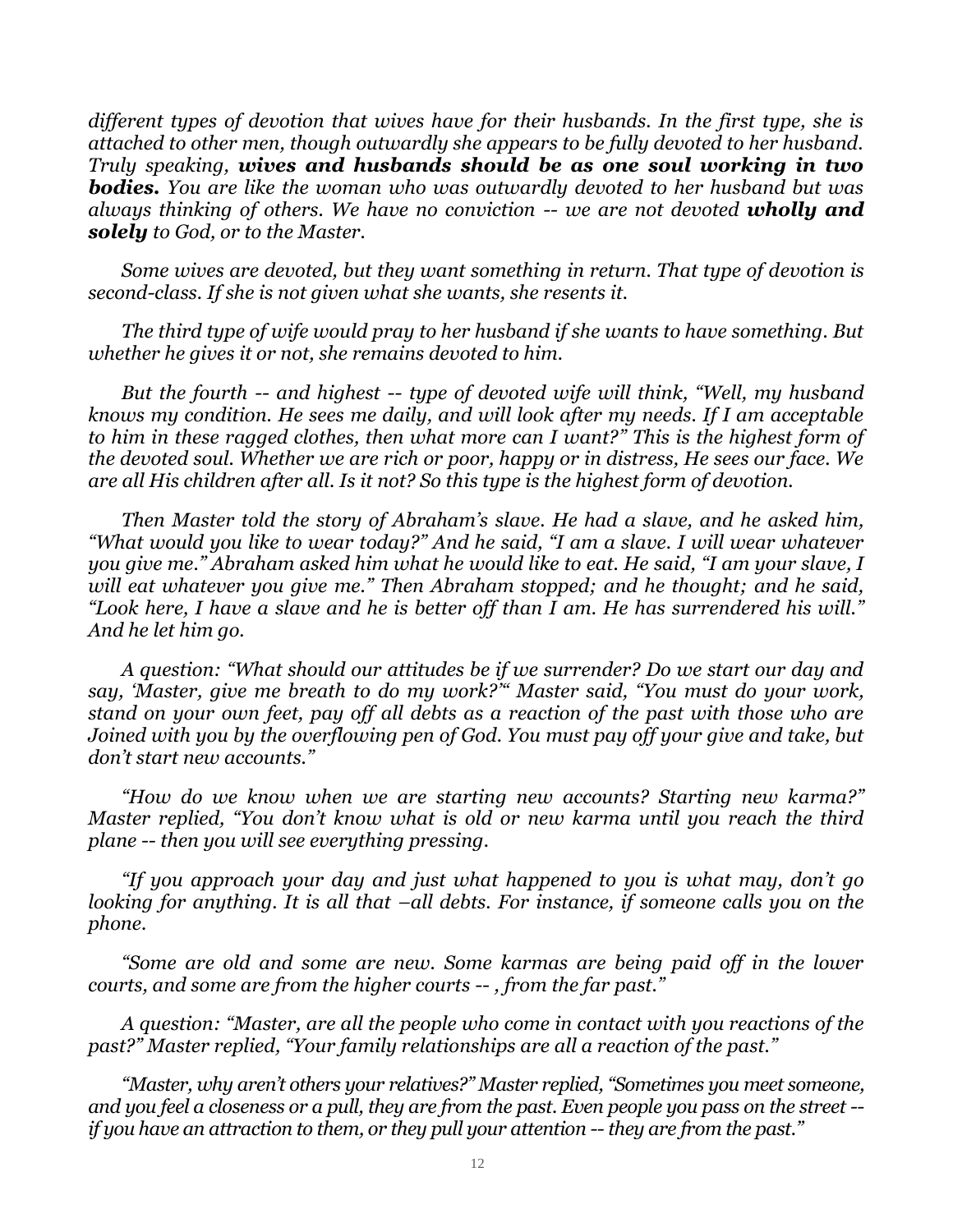*Master said, "You must rise above body-consciousness." He said, "There is a group leader from Milan (\*) who came here for Initiation. His soul left his body and did not come down for three days, and I had to come and feed him water. We carried him around when we went travelling." And he (Master) just said how he was sitting there in a meditative position and he just never came down -- he refused to come down. He just went up and stayed there. And I know someone who was there when this happened. And when he came down, Master said to him, "You have to be very strong! You have to go in There, and be very strong!"*

*There was one boy who was putting in thirteen and a half hours a day in his meditation. And Master was quite abrupt with him -- I was really very surprised when I would hear him say, "Well, that's very nice," when he (Master) asked him. "The time that you spent in actual contact with the Light and Sound-principle is, truly speaking, the ACCURATE amount of time put in."*

*So, if you are dozing and sleeping and wandering, you are not gaining the benefit from meditation, but you are creating a habit by sitting. Master said, "Be alert. Don't be dozing." And he said, "Don't fail. When you go in, don't say, 'Well look, I'm this far', or 'I'm that far'." And Master said, "Don't be happy, because as soon as you are happy, that brings you right back to the body." But "truly speaking, the time that is actually spent in contact with the Light and Sound is, truly speaking, the accurate amount of time you are putting in for meditation. Always be grateful for whatever you have in meditation. It is God's grace -- God's Gift." And Master just wants you to be grateful. It is heinous not to be grateful.*

*Master said that meditation is easy, and it is very simple, and that we make it difficult. Master said, "Inayat Shah said, it was just like taking a plant from here to there -- just diver your attention from outside to inside. You rise above body-C consciousness when you see very bright Light. When It is a little Light, you are in the Eye-focus." Master said it was like a staircase. When you are near the top of the staircase, you see a little light. But when you get to the top of the staircase, you see bright light. And Master said, "Laksman was a wise man, and when they asked him where he learned all his wisdom, he said, 'By listening to fools'."*

*Someone called (telephoned) from the United States while I was there. This happened several times. I don't think it's a good idea to call (telephone) Master -- the connections are very bad. Master knows when these calls come because he always has a Westerner there to speak on the phone. This person (the caller) was evidently hearing "Voices" and they were stopping him from meditating. Master told him to write in detail. Master said to us, "If you hear voices, don't pay attention, and say simran. Tell them to appear. Either they will go away, or they will come and stand. If they come, you say simran and they will disappear. If it is of the Negative Power, they will disappear -- or someone from the astral or second plane, they will have to go away."*

*(\*) The Master spoke about Pier Franco Marcenaro, who, after his Initiation in January 1968, was his Group Leader and Representative in Milan, Italy.*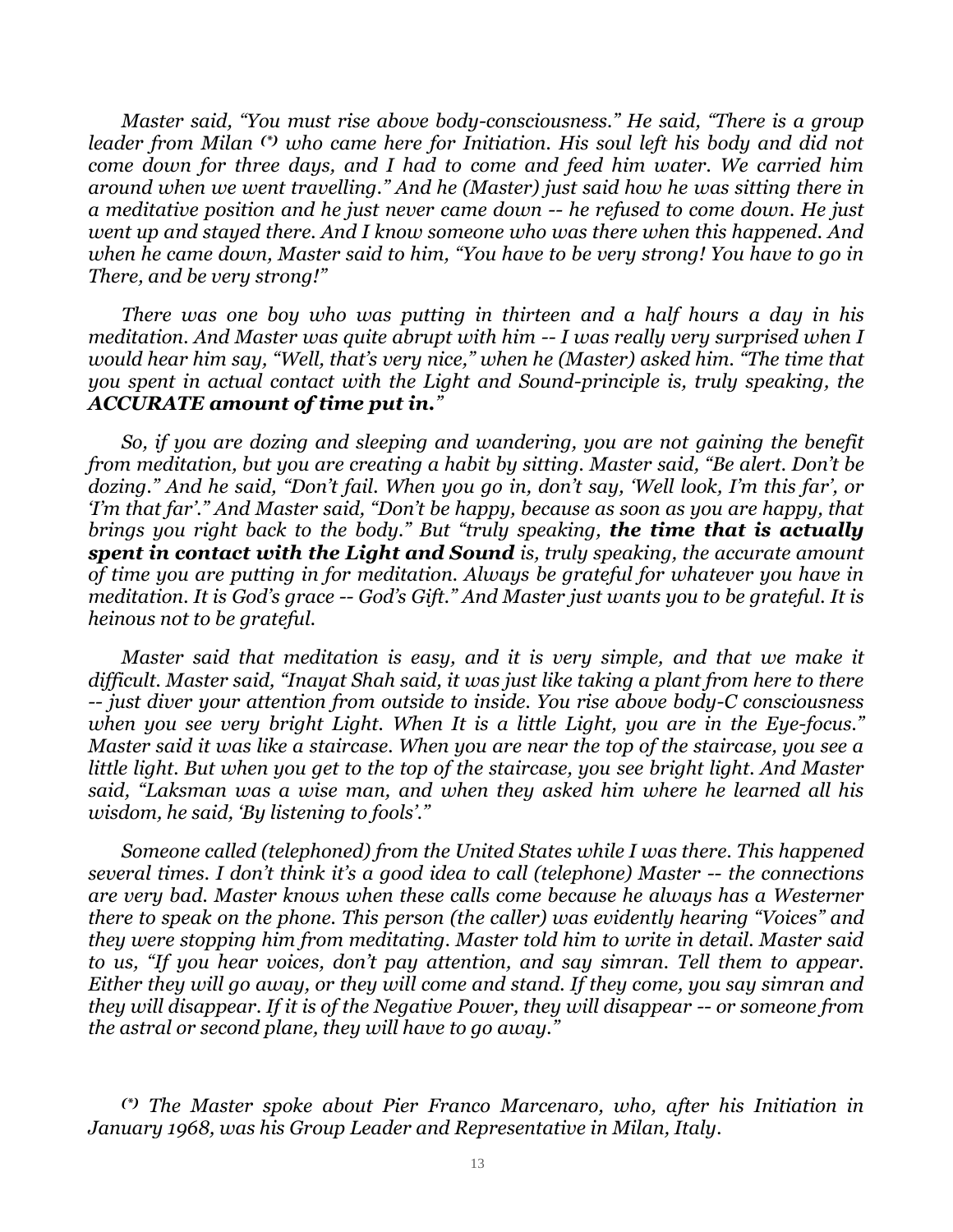*Then, later on, we had a beautiful darshan in Master's living room as he interviewed the Defense Minister (of India) and another man. A very strange darshan. That was always nice because Master would talk to these people, and we would sit there and get the benefit of this beautiful darshan. This was after our own darshan, so it was really beautiful.*

*Afterwards, Gyaniji was talking to us, and he said that everything was in the darshan of the Master -- that you get everything just from darshan. He said, "Why do the Westerners ask so many questions?" He said, "All you should do is pray. A prayer from the depths of your heart will reach God, and He will give you what you want. He knows what is going on in the innermost steps of your heart." And this is another thing that came up several times -- and with that girl who related her inner experiences - PRAYER, prayer from the depths of your heart to Master. This is the one weapon -- the one thing -- that we have that we can use to help us to invoke God's mercy and grace: PRAYER.*

*Someone asked Master: "Do Saints feel pain or suffer when the physical body is ill?" Master said very firmly and emphatically, "No." It made me feel a lot better. I really was so relieved, because sometimes when he knows you are watching he will put on such an act, and he starts to push his back and he can hardly breathe, and he makes such a little thing because he knows you are watching, and I don't know why he does it. But then he looked at us and he said, "You know that the Saints are above the body. They are like Christ -- they are son of man and Son of God. The son of man says, 'God, why hast Thou forsaken me?' (-- Psalm 22:1; St. Matthew 27:46.) And the Son of God says, 'Father, I am coming Home' ." They do this for the worldly way. My Master, Sawan Singh, was asked, 'Since you are above karma, why do you suffer so?' This was when he (Master Sawan Singh) was ill. The answer was that he takes some of the karma of his disciples. That is the Law of Sympathy working. A Saint has to take on the karma of his disciples, otherwise they would never make it. They cannot do it (the Path) themselves.*

*A question: "Is there a time when you stop taking your disciples' karmas?" Master said, "No."*

*"As you think, so you become." Master told the story of a man who was told to love his water buffalo. And he went into a room and thought of nothing else but his water buffalo for three days. When he was asked to come out of the room, he said that he couldn't, as his horns couldn't fit through the doorway. This was a very fast way, Master said, of becoming identified with the Master.*

*Master came in at this particular Satsang, and everyone was' huddled at his feet. Really, you couldn't hear him unless you were sitting right at his feet. There were about 15 disciples there while we were there. He looked around, and he said, "Those who are sitting in the back get more Radiation." He said, "Don't you see when I come in, I always look at them first?*

*He said that when he was with his Master (Sawan Singh Ji), he always sat at the very back of the Satsang. The important people -- the rich people -- all sat in the front. He always sat in the back.*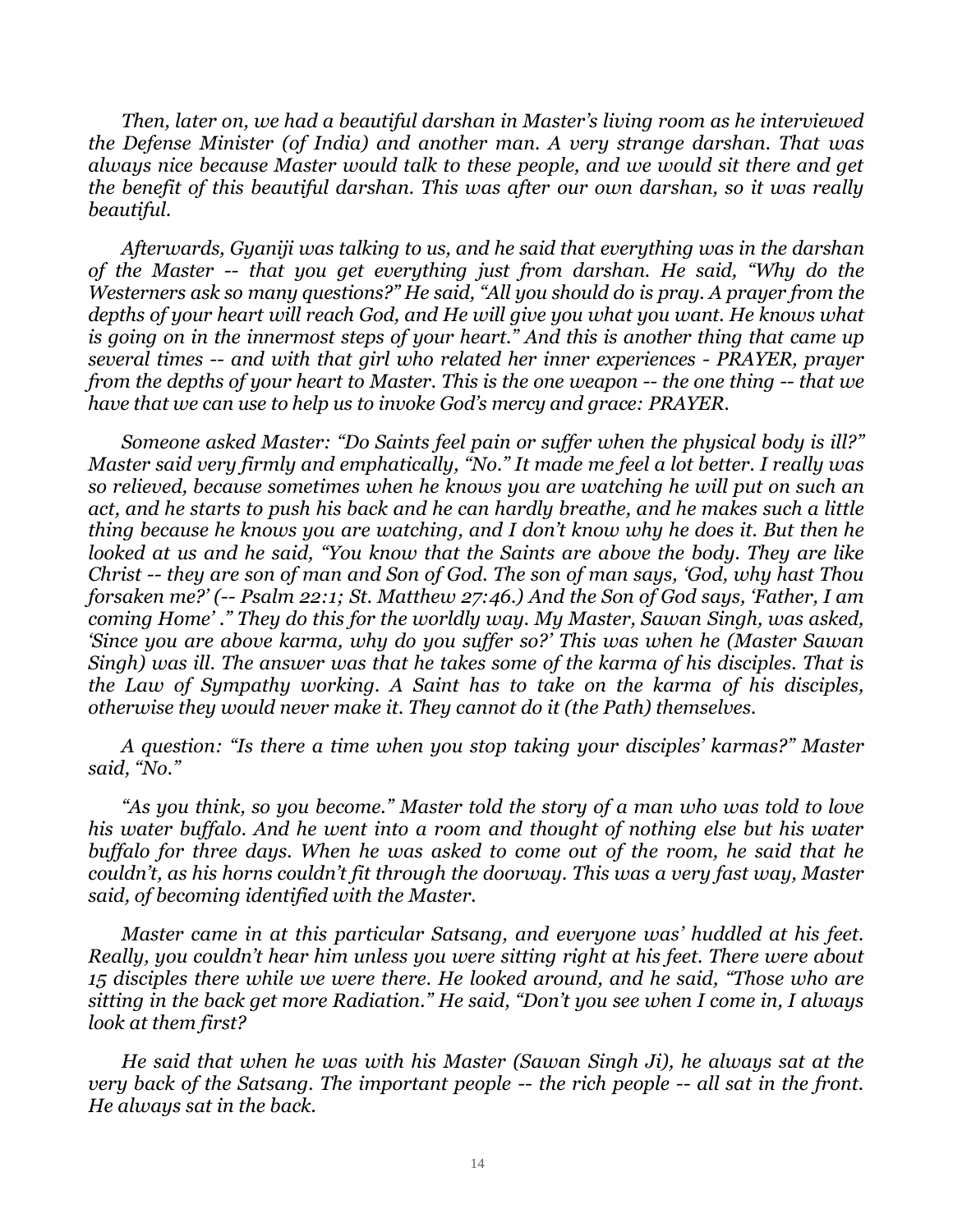*And after that, my dear friends, I always sat in the back. So -- I didn't get anything else -- these are all highlights that I could remember. I thought, "Well, if Master wants me to report anything, I will understand it. Otherwise, I am just in for darshan.*

*Master said that when you say "I"-this and "I"-that, you are asserting; but when a Godman says, "I do this", or "I do that", it is different -- for He is a conscious co-Worker of the divine Plan, and he always sees that he is not the Doer, when he says "I". He knows that it is not "I" but that a higher Power is working through him.*

*Afterwards, we saw Master give darshan to the Indian people outside. Now every time people came up, you could hear certain words that you understood, and always there was, "Where is the diary? Do you keep the diary?" And the people would say they didn't have their diaries, and Master was very annoyed. I can't tell you how annoyed he was. I can tell you that if you want to earn Master's pleasure, you don't know how to do it. But if you want to earn his displeasure, don't do the diary and don't meditate. These are the two things he asked us to do, and we should do it. No matter how badly you do it, you should do it -- because he was really annoyed with them. You would feel terrible if he ever talked to you like that -- if your father spoke to you like that.*

*This one girl came up, and she said, "Maharaji! Maharaji!" We could hear her talking, and it was as-if she was saying, "Maharaji! Maharaji! Don't let Maharaji see you unless you do your diary!" He just didn't want that (diary neglect). It is very important.*

*There was one evening when a boy came from Cleveland and he was not able to meditate, and he was very depressed. This was really quite an experience! Master told him how important it was, and that he would have to meditate. "You just have to meditate!" And Master asked him, "Do you know how to meditate?" And the boy would say, "Yes." Master sat there, and he said, "All right, I don't know how to meditate, and you are teaching me. Now, tell me how to meditate." And Master sat there. At one point, Master said, "The God in man is acting." And he said the word "acting", and he was just so funny.*

*And he sat there, and he said, "All right, TELL ME HOW to meditate." And the boy said, "All right. Sit in a comfortable position." Master said, "All right, I'm comfortable." And he sat there. "All right, close your eyes." "All right, my eyes are closed." Then the boy said, "Now, look in front of you." And Master started rocking, and he said, "What should I do next? What should I do NEXT?" And the boy said, "Sit still, and don't move!" And Master is sitting there, rocking back and forth, asking, "What should I do next! Tell me! I don't know what to do. Show me!" And Master kept going over this -- over and over -- and I must say at least eight times he went through the meditation instructions: HOW to do it, step by step. "Sit in a comfortable position. Close your eyes. Don't move any part of your body. Don't visualize. Don't premeditate." And he went through, step by step, just what you are supposed to do. First, he would tell the boy. And then he would say, "All right, now you tell me –I don't know how to meditate." And it would start the same thing again. And if the boy didn't tell him something, he would start fidgeting -- he would start looking and straining.*

*I must tell you that was one of the most fantastic experiences because he just burned*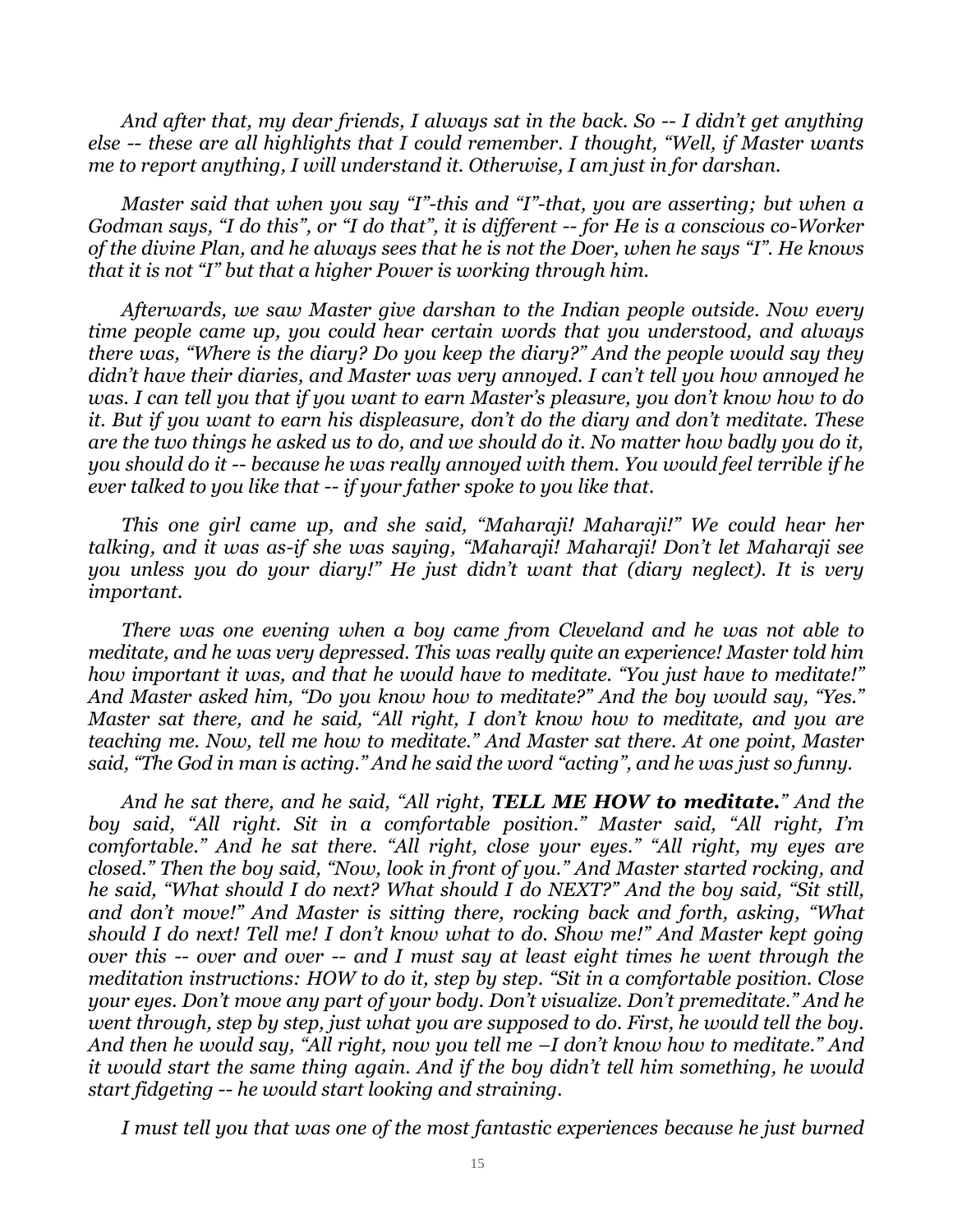*the meditation instructions into our heads. And everybody thought Master was just giving it to this one boy but, in reality, he was giving it to all of us. And you know, the next time I sat down to meditate I went through every single step in my mind -- and it's a very good idea. So make an accurate list of just what to do, and go through it -- all right, sit in a comfortable position; all right -- and go through it, step by step. It is a very profound experience. I think we are running short of tape. That's it (for this side).*

*Master gave three Satsangs in English. That's the first time he ever did that. All of the Satsangs in these (15) days were in English -- these large (Sunday) Satsangs. The rest of this will continue on Monday.*

*One beautiful story happened when I was leaving. I never left the ashram to go shopping. I didn't want to -- it was too hot, and I just didn't want to. And then when I thought I should, I couldn't. Somehow I never had money (rupees), or I couldn't get there. It was just beautiful how Master worked it out. But then I said, "Oh! I'll go shopping at the airport. I have to buy a few little things."*

*And I went into this shop in the airport. This was just before I was leaving, and I was looking around. And there was a young Sikh gentleman there, and he saw I was carrying this Souvenir (book) of Master's 80th Birthday Celebration. And I said to him, "Everything here is very expensive." And he looked at the (Souvenir) book, and he said, "Are you an Initiate of Kirpal Singh?" I said, "Yes." He said, "I am, too." "Oh, my brother!"*

*First of all, at the ashram, to everyone you see or talk, you always say, "Brother" or "sister." Everyone is a brother or sister at the ashram. And we did go up to Manav Kendra, and everyone there is a brother or sister. And you get so accustomed to it that I loved to say it. I wanted to say "brother" and "sister" to the taxi driver, like, "Brother, how much was the fare?" Then, you realize you can't do that. They are our brothers, but they're not. You know it's such a fine feeling because you have such a feeling of warmth for all these people there.*

*So, here is my brother. And as I walked around, I would say, "How much is this?" He would say (to the clerk), "How many rupees?" And he would say, "That's \$3.75 in American money. Too expensive -- too expensive." He didn't want me to buy anything there.*

*So finally I was able to buy some fruit there, and I opened up my bag that I was carrying. I had bought a lot of apples and bananas for my flight -- figuring if they didn't have my (vegetarian) food, at least I would have something to eat -but I had too much. I couldn't possibly eat it in 24 hours. So, I took out a bunch of bananas and an apple, and I said, "Here, brother, this is for you." So, he looked at it, and he said, "Look at that! Master is up at Manav Kendra, and He is feeding me here!" And I thought, "Master is up at Manav Kendra, and He is feeding us all over the world with Love."*

#### **Ruth Seader (\*)**

*(\*) The author of the book "The Teachings of Kirpal Singh - compiled and selected by Ruth Seader", Sawan Kirpal Publications, Virginia 1985, ISBN 13: 970918224132*